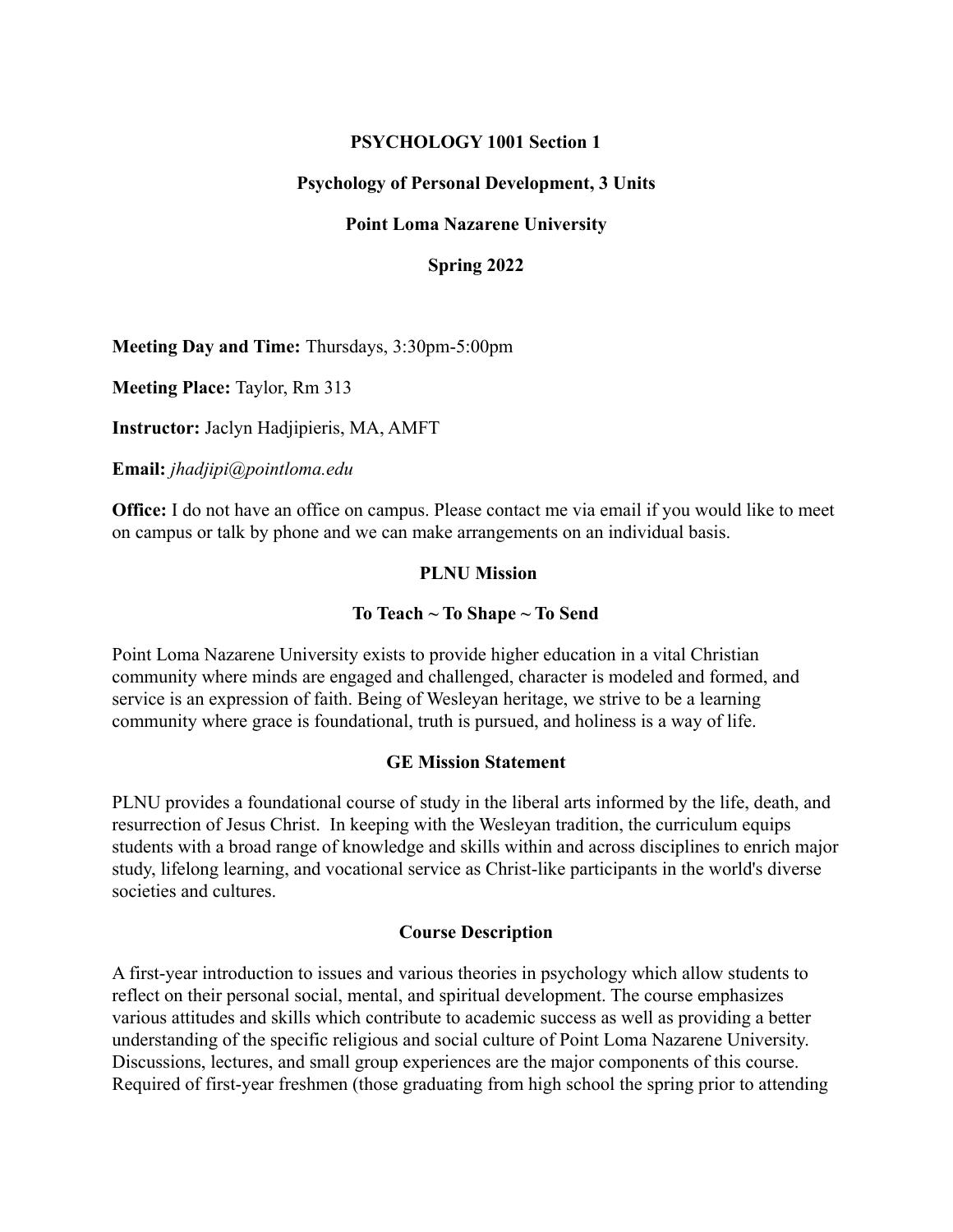PLNU), as well as transfer students with fewer than 24 transferrable units. All other transfer students are required to take PSY 103, General Psychology.

## **The Relationship Between PSY 1001 and Other College Curricula**

This course is one of the components of the General Education Program at Point Loma Nazarene University under the category of "Developing Cognitive Abilities." By including this course in a common educational experience for undergraduates, the faculty supports the pursuit of personal awareness and skill development; focusing on the analytical, and communicative skills necessary for successful living in modern society.

## **Teaching Philosophy and Strategy**

This course will be taught using a variety of teaching methods from online group work to the taking and analyzing of self-assessments.

This course will provide you with the skills to observe, reflect, and interpret your development and evolution into who you are today. You will be given the opportunity to develop your ability to sit with discomfort and to challenge prior ways of thinking and behaving.

This course will be action-oriented to support, strengthen, accelerate, and enhance your knowledge, skills, and comprehension of the psychology of personal development.

I am more interested in how you think rather than how many details you can remember from our class readings. Each week we will seek to answer, deconstruct, and hopefully wrestle with questions related to our weekly readings.

## **Inclusion Statement**

Professional courtesy and sensitivity are especially important with respect to individuals and topics dealing with differences of race, culture, religion, politics, sexual orientation, gender, gender variance, and nationalities. Class rosters are provided to the instructor with the student's legal name. I will gladly honor your request to address you by an alternate name or gender pronoun. Please advise me early so that I may make appropriate changes to my records.

## **Course Expectations**

| <b>What I Expect of You</b>                      | <b>What You Can Expect of Me</b>                     |
|--------------------------------------------------|------------------------------------------------------|
| <b>Be informed.</b> Read this syllabus carefully | <b>Enthusiasm.</b> To be prepared for each class and |
| and completely so you understand the course      | to bring my enthusiasm for teaching to each          |
| structure and expectations.                      | learning interaction.                                |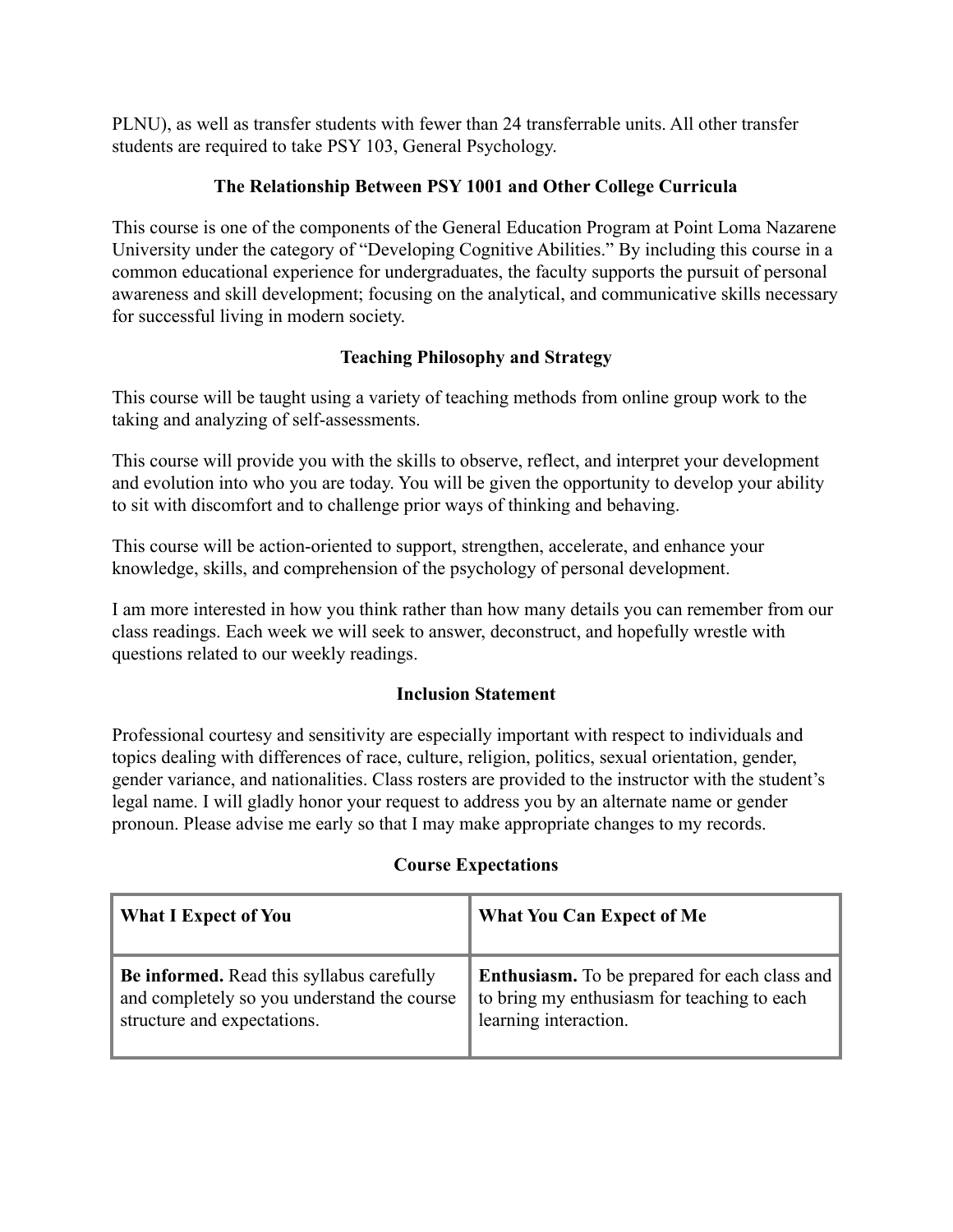| Be attuned. Keep up with readings and<br>assignments, as each one builds on the<br>previous one.                                                                                                                      | <b>Responsiveness.</b> To respond to emails within<br>24 hours. For those that know me already, you<br>know that I usually respond faster than this.<br>Emails received on weekends or while I'm<br>traveling may take longer. |
|-----------------------------------------------------------------------------------------------------------------------------------------------------------------------------------------------------------------------|--------------------------------------------------------------------------------------------------------------------------------------------------------------------------------------------------------------------------------|
| <b>Ethical.</b> A good attitude and maintenance of<br>honest and ethical principles towards me,<br>your classmates, and the execution of the<br>course. Please read PLNU Principles of<br>Community and Conduct Code. | <b>Timely feedback.</b> To make every effort to<br>return graded assignments within one week of<br>the submission date.                                                                                                        |
| Integrity. An honest, fair, responsible,<br>respectful, trustworthy, and courageous effort<br>on all academic work and collaboration.<br>Please read the PLNU Policy on Integrity of<br>Scholarship.                  | <b>Integrity.</b> To uphold integrity standards and<br>create an atmosphere that fosters active<br>learning, creativity, critical thinking, and<br>honest collaboration.                                                       |
| Be flexible. Our teaching schedule and<br>environment may need to change with little<br>notice due to Covid and other factors. Let's<br>work together to adapt and make the best of<br>our circumstances.             | <b>Reasonable accommodation and</b><br>understanding for student situations that<br>arise; however, I will not make exceptions for<br>one person that are not available to every other<br>person in the course.                |

## **Course Learning Outcomes**

Students will be able to…

- 1. Describe self-development to date using psychological tools
- 2. Identify critical thinking and abstract thinking as tools for college success
- 3. Discover social and cultural blocks to successful college and life experience
- 4. Detect tools to resolve social and cultural blocks to successful college and life experience
- 5. Detect alternative ways of thinking
- 6. Develop curiosity about yourself as a stimulus to learning to learn
- 7. Identify Psychology as a resource for learning and solving academic, personal, spiritual, and cultural problems

# **REQUIRED TEXTS**

## **Textbook**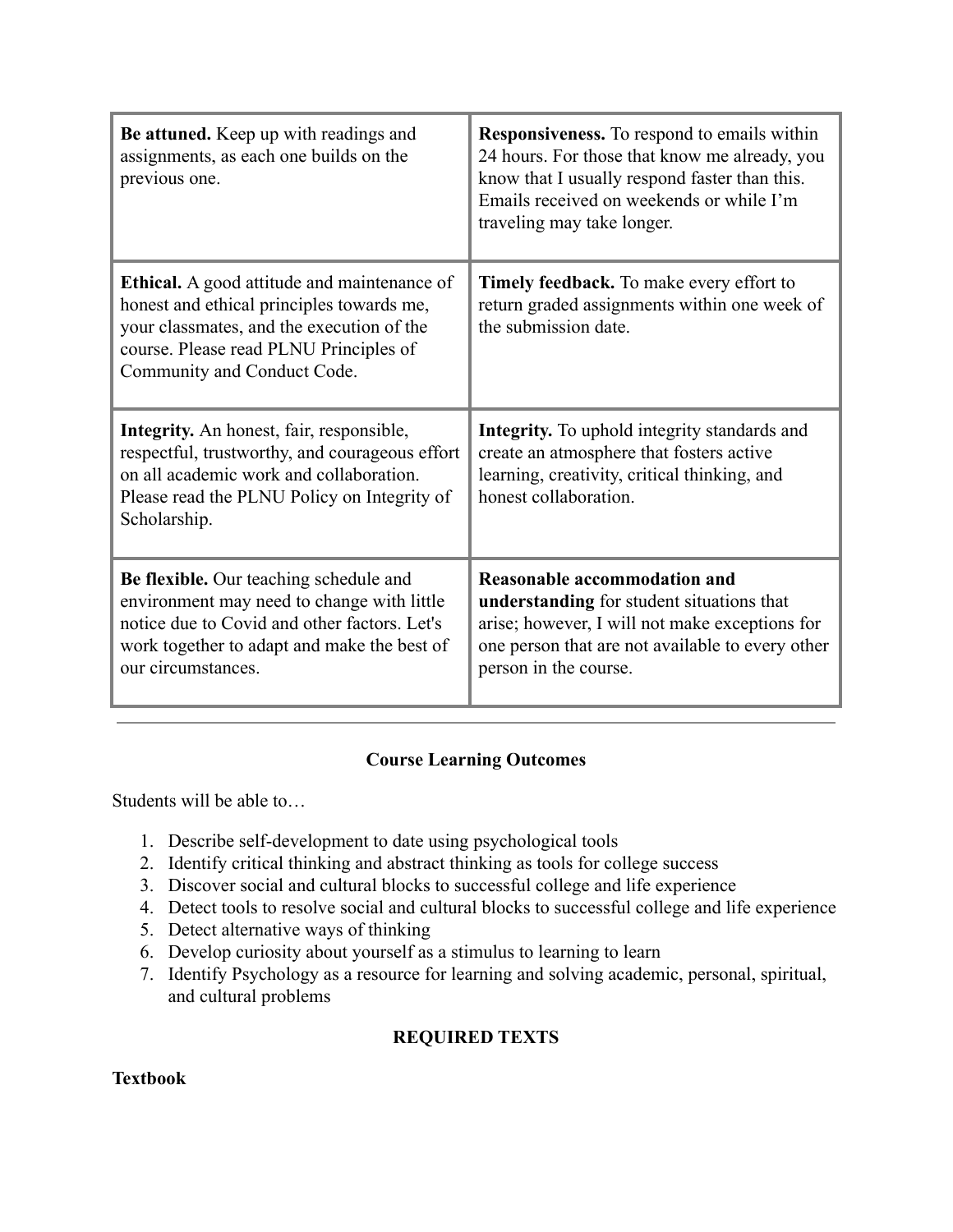● Peck, S. (1978). *The road less traveled*. Simon and Schuster.

*\*Additional textbooks or readings here will be distributed throughout the semester by the instructor.*

### **GRADING**

Your final course grade will be composed of the following:

- Final Autobiography Paper 100pts
- Reflection Papers  $(4)$  35 pts each
- Weekly Discussion Boards 10 pts each
- In-Class Assignments 10 pts each
- Reading Guide Submissions 35 pts each
- Class Attendance and Participation 160 pts
- Final Peck Assessment 50 pts

Grades will be based on the following:

| <b>Grade Scale</b>     |                         |                               |                      |                      |  |
|------------------------|-------------------------|-------------------------------|----------------------|----------------------|--|
| $\mathbf{A}$           | B                       | $\overline{C}$                | D                    | F                    |  |
| $\mathbf{A}$<br>93-100 | $B+$<br>88-89.<br>99    | $C+$<br>78-79.<br>99          | $D+$<br>66-69.9<br>9 | F Less<br>than 49.99 |  |
| $A-$<br>90-92.9<br>9   | <b>B</b> 84<br>$-87.99$ | $\mathcal{C}$<br>74-77.<br>99 | D<br>60-65.9<br>9    |                      |  |
|                        | $B -$<br>80-83.<br>99   | $C$ -<br>$70-73.$<br>99       | $D-$<br>50-59.9<br>9 |                      |  |

### **SMALL GROUP GRADE**

Down below you will see the composition of your small group grade. During week 6 you will be given a mid-term grade by your small group leader. This grade will be given to your section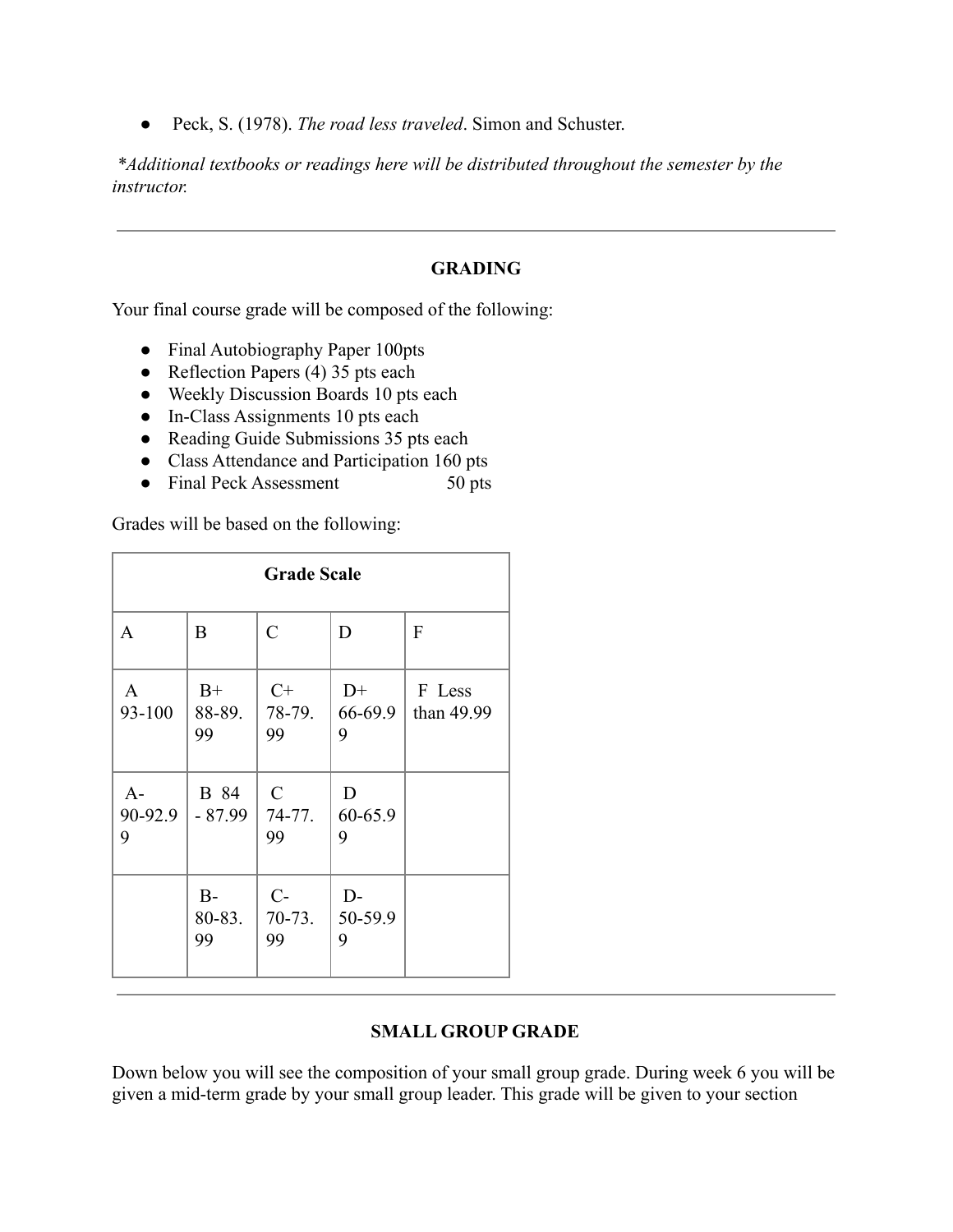professor for your review. This is not your final small group grade but a preliminary check to ensure that you are completing all assignments required of you. Your final small group grade will be given to your section professor the last week of classes.

Please note that we require you to have a daily planner. If you don't already use one, a planner is especially helpful for juggling social activities, course assignments, and more as you transition into university life. We also require that you become involved with a formal social activity on campus as soon as possible. This can include D groups, intramurals, musical groups, a varsity sport, cheer, departmental organizations, and so on.

# **PLNU ATTENDANCE AND PARTICIPATION POLICY**

The faculty members strongly believe that you should be exposed to all elements of PSY 1001. On the other hand, we realize that an absence may be unavoidable due to extenuating circumstances. Therefore, you are allowed two absences each from small group and section classes without penalty. For each absence above two absences, you will lose five points from your course grade. The only excused absence occurs when you miss class due to a college-sponsored activity (approved in writing by the Academic Dean).

Excused absences for serious illness (hospitalization) and other calamities are up to the discretion of the section professor. Regular and punctual attendance at all classes is considered essential to optimum academic achievement.

If at any point throughout the semester you experience any issues that you believe will affect your attendance and participation in this course, please contact me straight away so we can discuss options to support you.

In addition, regular and punctual attendance at all class sessions is considered essential to optimum academic achievement. If the student is absent for more than 10 percent of class sessions, the faculty member will issue a written warning of de-enrollment. If the absences exceed 20 percent, the student may be de-enrolled without notice until the university drop date or, after that date, receive the appropriate grade for their work and participation.

## **POLICY ON ELECTRONIC DEVICES**

Please keep all electronic devices stored unless otherwise stated by me. There will be days when a phone or laptop will be needed, and you will be given advance notice so that you can be prepared for class.

# **FINAL EXAMINATION POLICY**

Successful completion of this class requires taking the final examination on its scheduled day. The final examination schedule is posted on the Class Schedules site. No requests for early examinations or alternative days will be approved.

# **PLNU COPYRIGHT POLICY**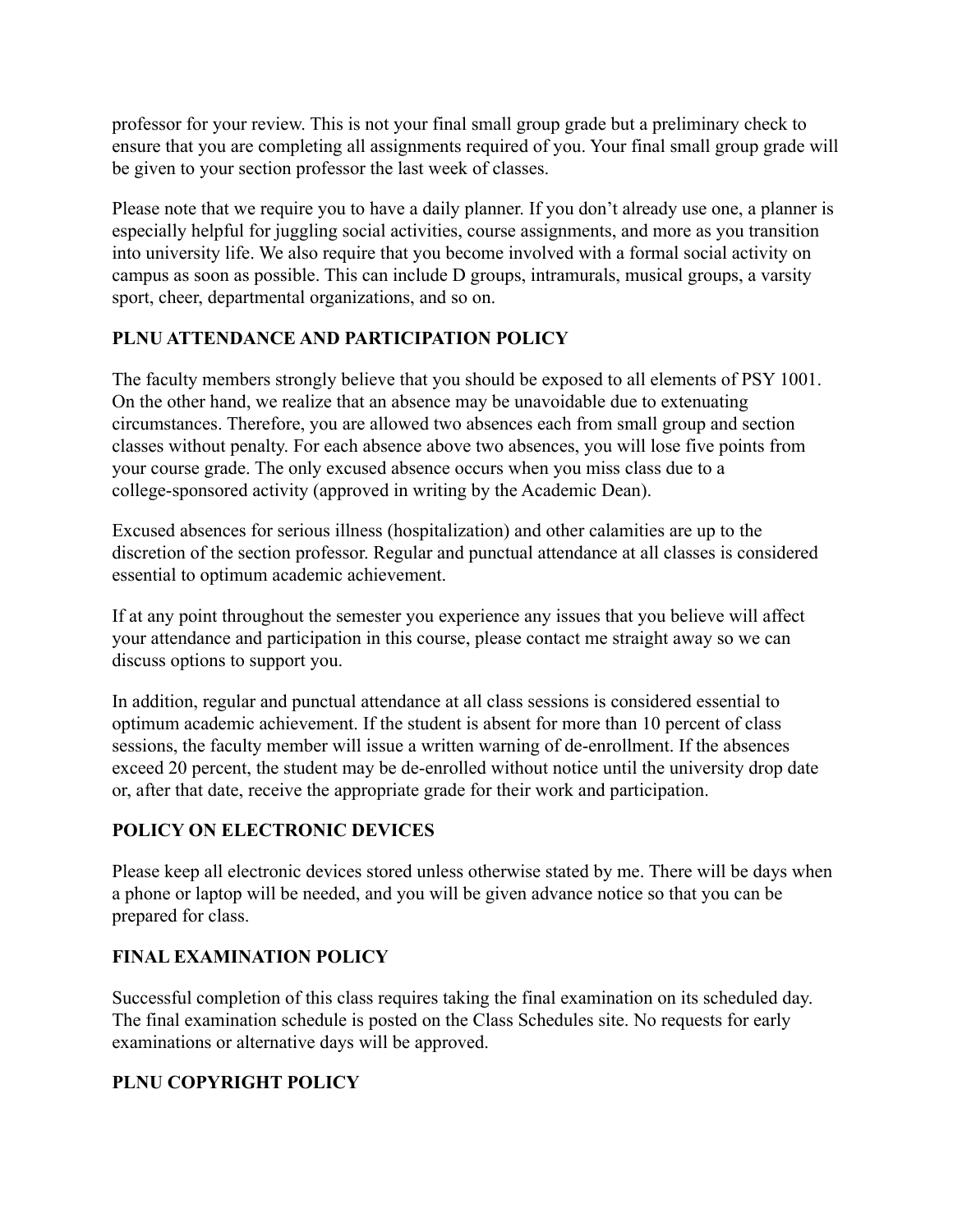Point Loma Nazarene University, as a non-profit educational institution, is entitled by law to use materials protected by the US Copyright Act for classroom education. Any use of those materials outside the class may violate the law.

# **PLNU ACADEMIC HONESTY POLICY**

Students should demonstrate academic honesty by doing original work and by giving appropriate credit to the ideas of others. Academic dishonesty is the act of presenting information, ideas, and/or concepts as one's own when in reality they are the results of another person's creativity and effort. A faculty member who believes a situation involving academic dishonesty has been detected may assign a failing grade for that assignment or examination, or, depending on the seriousness of the offense, for the course. Faculty should follow and students may appeal using the procedure in the University Catalog. See [Academic](http://catalog.pointloma.edu/content.php?catoid=18&navoid=1278) Policies for definitions of kinds of academic dishonesty and for further policy information.

# **PLNU ACADEMIC ACCOMMODATIONS POLICY**

PLNU is committed to providing equal opportunity for participation in all its programs, services, and activities. Students with disabilities may request course-related accommodations by contacting the Educational Access Center (EAC), located in the Bond Academic Center (EAC@pointloma.edu or 619-849-2486). Once a student's eligibility for an accommodation has been determined, the EAC will issue an academic accommodation plan ("AP") to all faculty who teach courses in which the student is enrolled each semester.

PLNU highly recommends that students speak with their professors during the first two weeks of each semester/term about the implementation of their AP in that particular course and/or if they do not wish to utilize some or all of the elements of their AP in that course. Students who need accommodations for a disability should contact the EAC as early as possible (i.e., ideally before the beginning of the semester) to assure appropriate accommodations can be provided. It is the student's responsibility to make the first contact with the EAC.

## **SPIRITUAL CARE**

Please be aware PLNU strives to be a place where you grow as a whole person. To this end, we provide resources for our students to encounter God and grow in their Christian faith.

If students have questions, a desire to meet with the chaplain, or have prayer requests you can contact the [Office of Spiritual Development.](https://www.pointloma.edu/undergraduate/life-loma/spiritual-growth)

## **COURSE CREDIT HOUR INFORMATION**

*Note: Use the below for Online and Hybrid courses. The credit hour information below is required for the hybrid and online modality. To calculate the "estimated total hours" for the last blank space below, please multiply the number of units times 37.5.*

In the interest of providing sufficient time to accomplish the stated Course Learning Outcomes, this class meets the PLNU credit hour policy for a 3 unit class delivered over 16 weeks. It is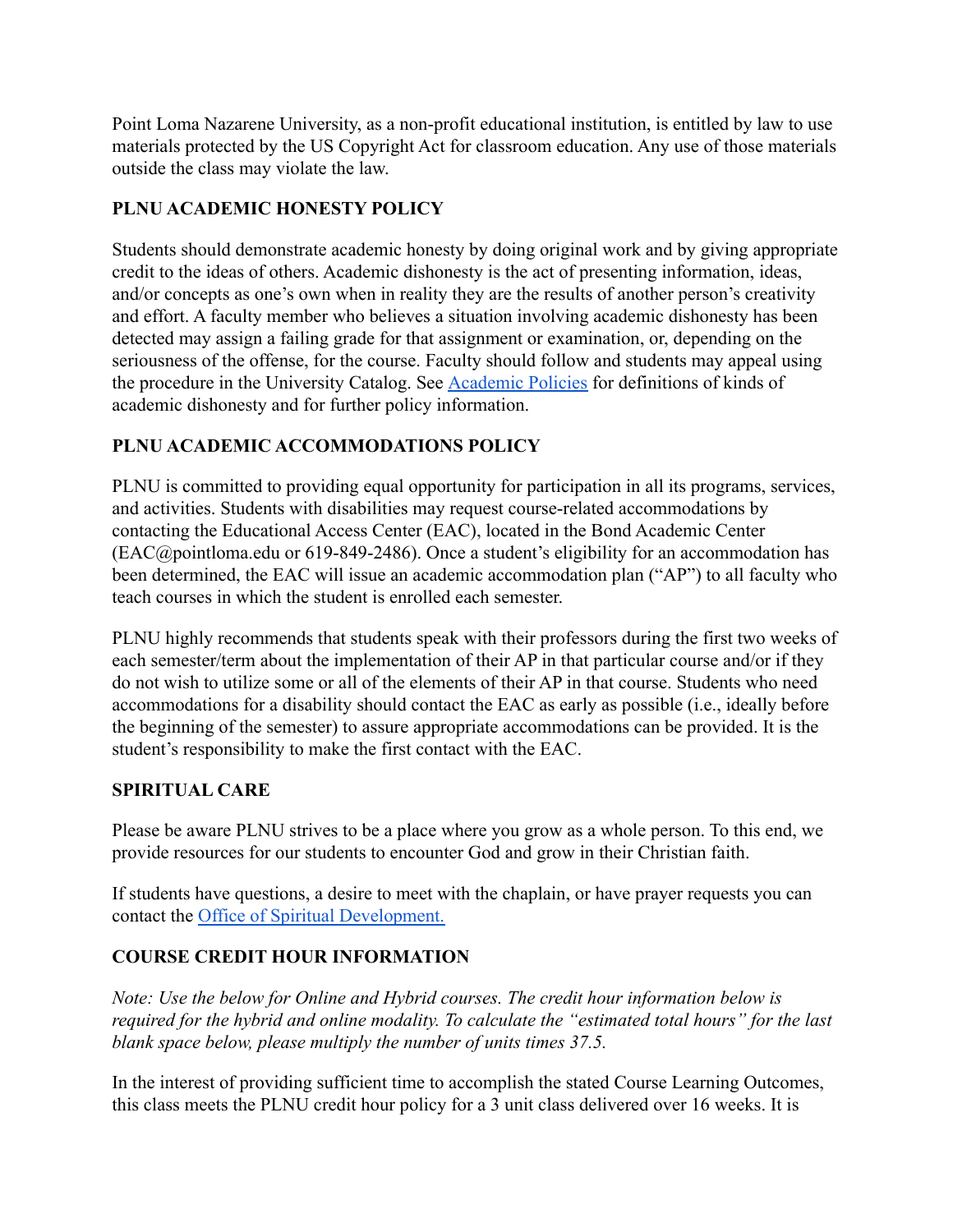anticipated that students will spend a minimum of 37.5 participation hours per credit hour on their coursework. For this course, students will spend an estimated 112.5 total hours meeting the course learning outcomes. The time estimations are provided in the Canvas modules.

### **STATE AUTHORIZATION**

State authorization is a formal determination by a state that Point Loma Nazarene University is approved to conduct activities regulated by that state. In certain states outside California, Point Loma Nazarene University is not authorized to enroll online (distance education) students. If a student moves to another state after admission to the program and/or enrollment in an online course, continuation within the program and/or course will depend on whether Point Loma Nazarene University is authorized to offer distance education courses in that state. It is the student's responsibility to notify the institution of any change in his or her physical location. Refer to the map on [State Authorization](https://www.pointloma.edu/offices/office-institutional-effectiveness-research/disclosures) to view which states allow online (distance education) outside of California.

### **PSY101 SMALL GROUP GRADE SHEET**

| <u> 1989 - Johann Stoff, Amerikaansk politiker (d. 1989)</u> | Small Group #: Leader (first & last name): |  |
|--------------------------------------------------------------|--------------------------------------------|--|
|                                                              |                                            |  |
| Section #: $\_\_$                                            |                                            |  |
|                                                              |                                            |  |
| <b>SMALL GROUP ATTENDANCE</b>                                |                                            |  |
|                                                              |                                            |  |
| $0$ absences = 0 points                                      |                                            |  |
| 1 absences = $0$ points                                      |                                            |  |
| 2 absences = $0$ points                                      |                                            |  |
| $3$ absences = -5 points                                     |                                            |  |
| 4 absences $= -10$ points                                    |                                            |  |
|                                                              |                                            |  |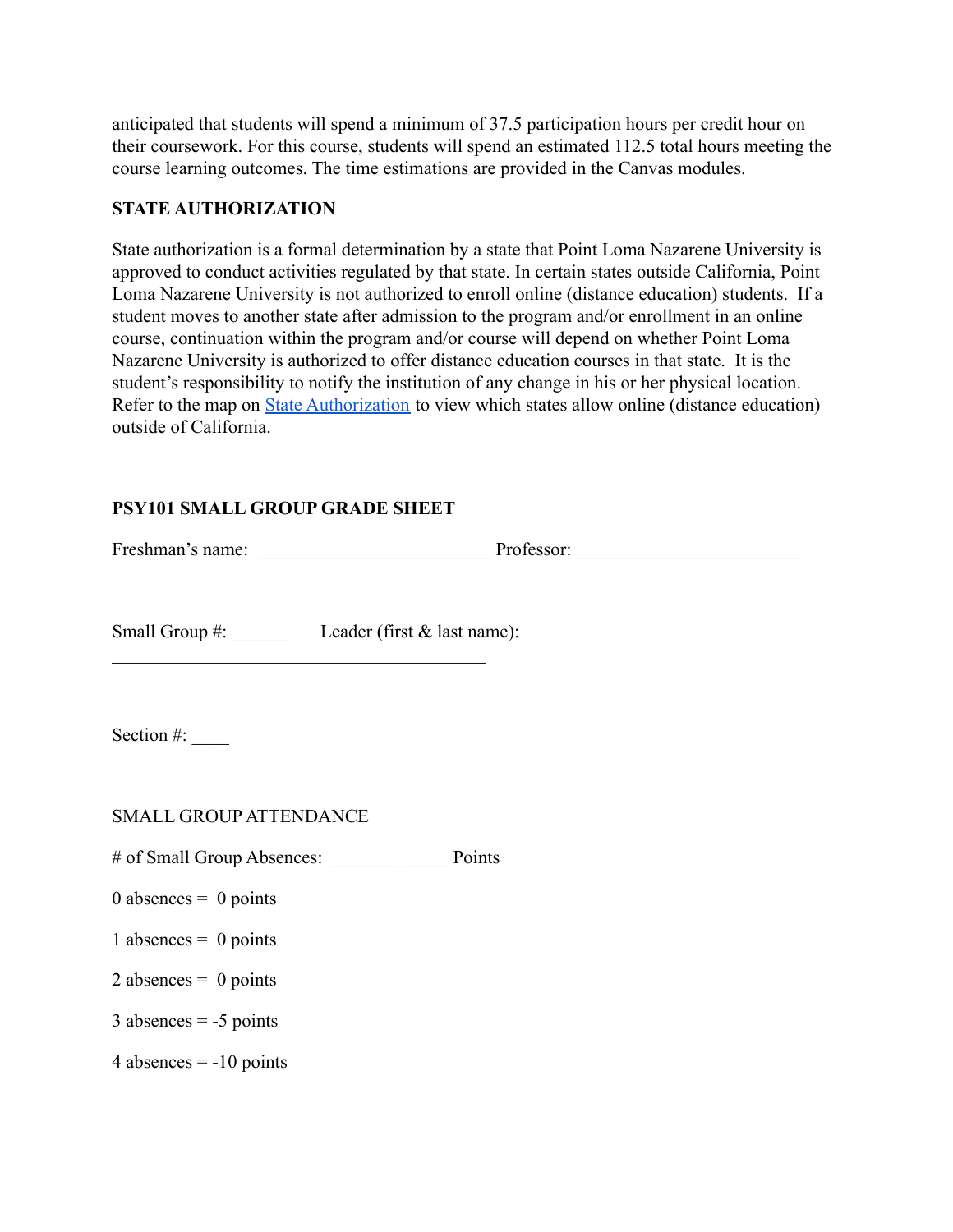5 absences  $= -15$  points

6 absences  $= -20$  points

7 absences = deenrollment

### SMALL GROUP PARTICIPATION

• Eight Letters to Small Group Leader (24 possible points)

# of letters missed  $\frac{1}{\sqrt{1-\frac{1}{n}}}$  multiplied by 3 =  $\frac{1}{\sqrt{1-\frac{1}{n}}}$ 

 $24$  -  $\_\_$  =  $\_\_$  Points

### EFFORT/ATTITUDE AS PARTICIPANT IN GROUP

- *I have done my best to help make my small group a "community of love."* (Freshman circles one.)
- 1: Strongly Disagree
- 2: Disagree
- 3: Neutral
- 4: Agree
- 5: Strongly Agree \_\_\_\_\_ Points
	- Completed Small Group Leader Evaluation Survey (6 points, 3 for each eval) Points